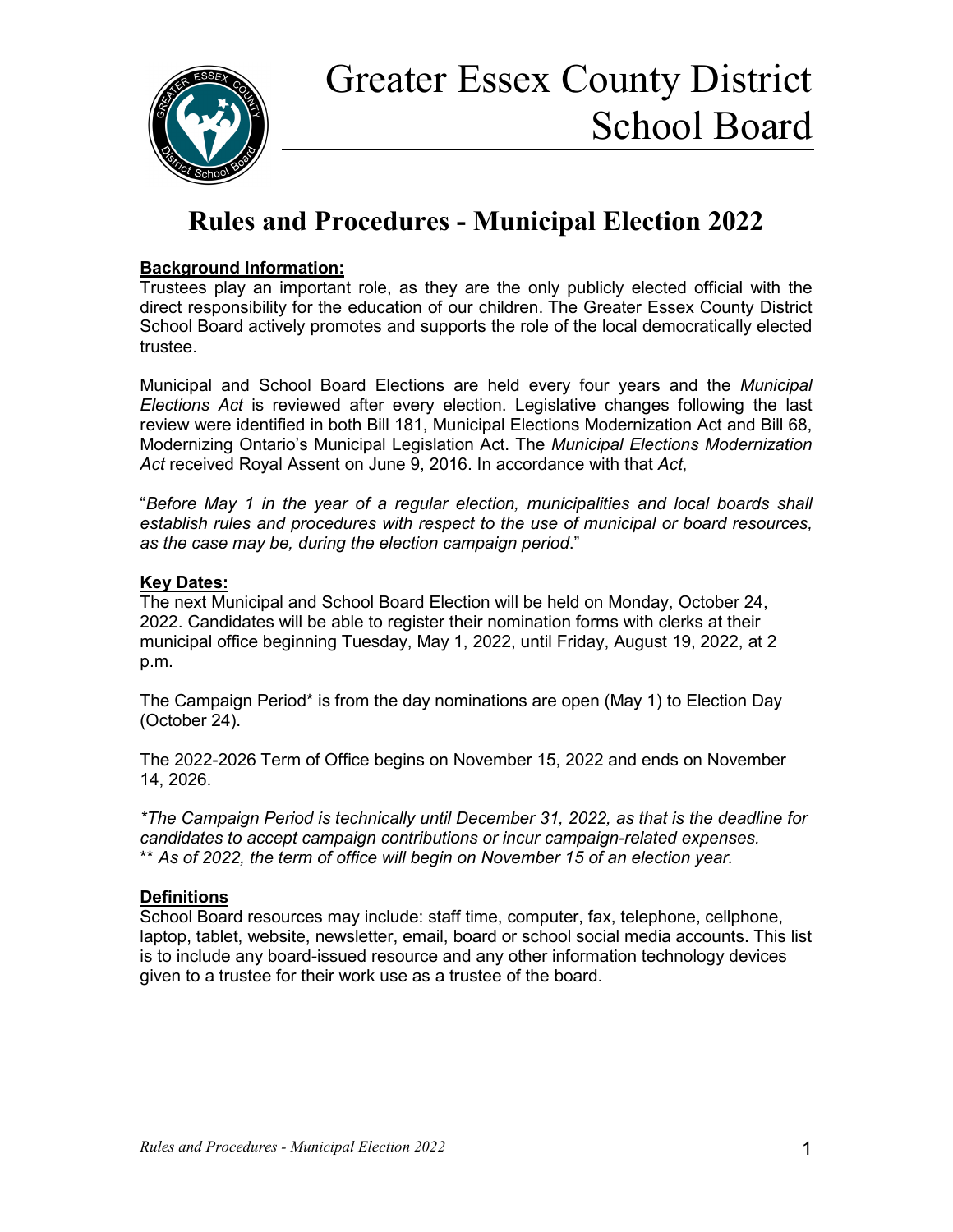

#### **Before the Campaign Begins – Prior to May 1, 2022:**

• Trustees are expected to continue using their board-issued resources in fulfilling their duties as a member of the Board.

#### **During the Campaign – After May 1, 2022:**

- Trustees will not use their Board office or school board-issued resources for any campaign-related purposes. This includes displaying election-related materials in Board offices, board meetings, board events or school-related events.
- Trustees will not distribute or use the Board logo or Board telephone number or other contact information, including any Board branding in any campaign-related material.
- Trustees must ensure that all campaign-related material is funded by the trustee in their capacity as a candidate.
- Trustees will not use the Board's email system to distribute election-related electronic messages and will not use the board's voicemail system to record election-related messages.
- Trustees will use their own personal information technology resources to create and use social media accounts created for campaign purposes. These are to be separate and distinct from any accounts used by the candidate in their position as a trustee.
- Trustees will not distribute (print, electronic or other method) any election-related materials via students or parents/guardians in the schools or at board related events.
- Trustees will not use the services of Board staff to assist or advise in the preparation, distribution or communication of any election-related material.

#### **Other Activities during the Campaign Period:**

School Visits – by Trustees

• Trustees who are seeking re-election may continue to perform their duties which may include their continued participation in local events held in schools while they serve their term of office. Trustees should not participate in activities at school events that could be perceived as campaigning.